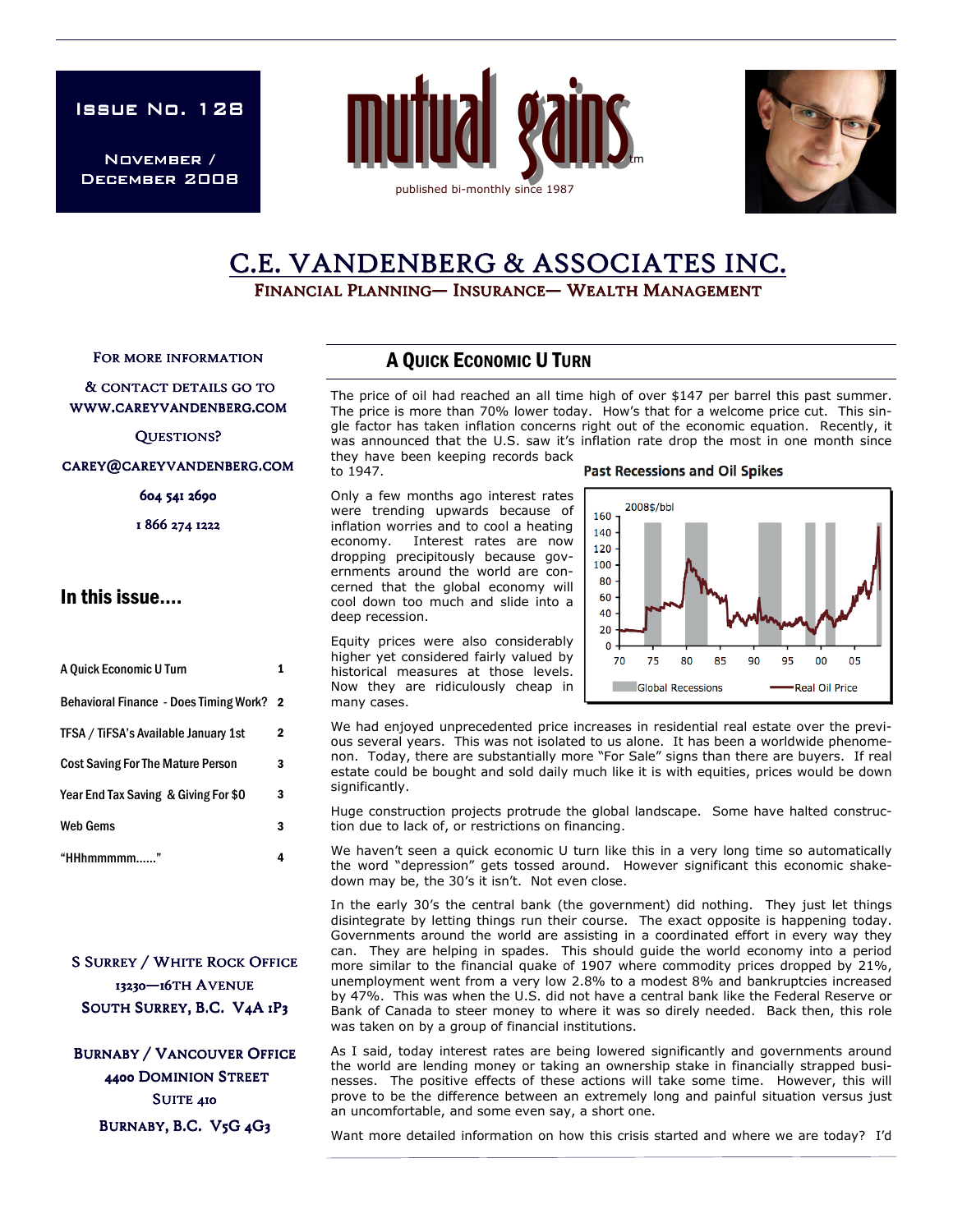strongly suggest going to www.careyvandenberg.com/links.php. Under the subheading "Investment Topics" you will find an audio and slides of a November 7th conference call presented by Larry Lunn, CEO & CIO of Connor Clark & Lunn for its Institutional Pension Fund clients. It's well worth taking in. (Note: CC&L is one of only a handful of independent investment managers who are responsible for managing a part of the Canada Pension Plan's investment portfolio).

## BEHAVIOURAL FINANCE — DOES TIMING REALLY WORK?

"Behavioural Finance" is the area in investing and financial planning that has the most significant impact on a person's long term financial success. Key findings in this area are:

- Investors are over confident and think they are better at making choices than they really are.
- Investors believe in winning streaks and are impressed and easily influenced by short term success.
- Investors confuse familiarity with real knowledge and over react to both good and bad news.
- Many investors are trapped in a cycle of fear and greed. When the market goes up they believe it will continue to go up and when it falls, they become convinced it will never recover.

The chart on the right is very compelling. I have often thought it could be much better to move into more conserva-

| Market-Timing Approaches Fall Short (US Example)<br>Strategy:* 1926-2007        | Annualized<br>Return | Growth of<br>\$100,000 |
|---------------------------------------------------------------------------------|----------------------|------------------------|
| Exit when market declines;<br>Stay out until market has a decent year           | 8.4%                 | \$72.6 Mil.            |
| Exit when market is "too high"<br>Stay out until after correction (a down year) | 83                   | 70.7                   |
| <b>Remain Invested Through</b><br><b>Ups And Downs</b>                          | 10.4                 | 323.9                  |

This is a hypothetical example. Past performance does not guarantee future results

\*The first approach involved switching from stocks to T-bills following any year in which the stock market declined and returning to stocks after the market earned at least 10% for a year. The second approach involved switching from stocks to T-bills following a combined two-year stock market rise of 40% or more and returning to stocks after the market declined for a year-or after two years, in any event.

Source: Compustat: Roger G. Ibboston and Rex A. Sinquefiled, "Stocks, Bonds Bills, and Inflation: Year-by-Year Historical Returns," University of Chicago Pres Journal of Business (January 1976); Lehman Brothers and Standard & Poor's

tive investments before a major correction and re-enter at lower levels and I continually revisit this thinking. The chart above shows that even with specific systems in place (taking out human behaviour or "emotion"), the answer is clearly "stay invested".

### COMING JANUARY 1ST—TAX FREE SAVINGS ACCOUNTS (TFSA OR "TIFSA)



As of January 1<sup>st</sup> all adult Canadians will be able to save / invest up to \$5,000 every year without being taxed on the earnings (interest, dividends or capital gains). The TFSA or "TiFSA" is the most significant savings vehicle since the RRSP.

What this means is that money you generally hold in a savings account or have invested in some other vehicle, can be held in a TFSA. Everything else remains the same except that, any interest, dividends or capital gains you earn within your TFSA is completely TAX FREE. You will be able to compound the money tax free and when you take it out there is no tax to pay. Simply put, it is exactly the same as any other Non RRSP account or investment you may have except the earnings on it are completely TAX FREE.

To help you understand how Tax-Free Savings Accounts will work and what they will do for you, I've put together a Top 10 list of things you may want to know. Since the TFSA is not officially available until January 2009, we may not have all the answers yet, but I'll tell you what I know so far.

- 1. All Canadian residents can open a TFSA if they're 18 years of age or older and have filed a tax return.
- 2. The TFSA will let you invest while not being taxed on the interest, dividends or capital gains earned in the TFSA.
- 3. You'll be able to open Savings accounts, GIC's, Mutual Funds etc with no tax.
- 4. Unlike an RSP, your contribution to a TFSA will not be deducted from your income on your tax return, but the interest, dividends, capital gains etc. you earn will not be taxed - so you get to keep what you earn.
- 5. You can contribute a maximum of \$5,000 a year.
- 6. If you take money out of your TFSA, you don't lose the contribution room you get it back the following year. If you take money out of your TFSA you will have to wait until the next year before you can put the money back in.
- 7. If you don't make the maximum contribution you don't lose the contribution room. The unused contribution room gets carried over to the following year. There is no limit to how much contribution room can be carried forward.

8. You can hold more than one TFSA with a number of financial institutions but the total of the contributions must be within your total contribution limit in that year.

- 9. Money you take out of your TFSA will not affect federal income-tested benefits and credits (i.e. Guaranteed Income Supplement for low income seniors), so you're not penalized for saving.
- 10. Each year, the government will determine your remaining available TFSA contribution limit, much like your RRSP.

Even though the Tax-Free Savings Account is not available until January, you can set up it up today. Then in early January you can transfer existing savings OR existing investments you currently hold into your TFSA.



Assumes a \$200 monthly contribution for 20 years, a 5.5% rate of return and an average tax rate of 21%

Source: Government of Canada, 2008 budget.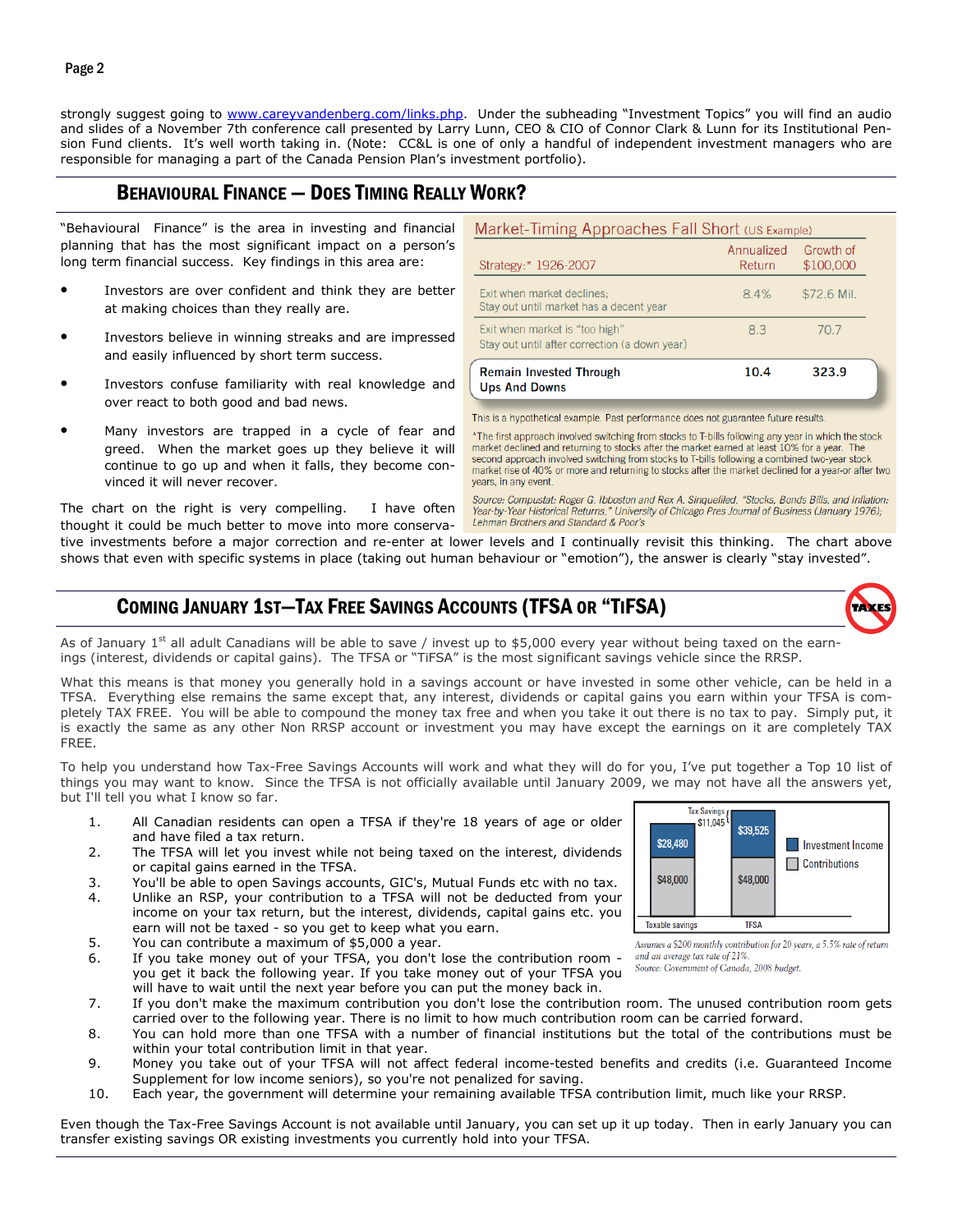### COST SAVING AND ESTATE PRESERVATION FOR THE MATURE PERSON

If you have a single, widow or widower parent or if this describes you personally then you should keep reading. The information that follows could save you several thousand dollars when estate assets pass on to the next generation or whomever that may be.

Estate planning is a commonly used term in financial advertising however many don't know what it really means other than a properly prepared will.

Passing on your estate to whom you want it to go is the basic premise of estate planning. Bricked on top of that foundation is the consideration given regarding the costs of doing that. Also, there is the potential market risk the assets or investments face between now and the time the mature person passes on. Therein lies a significantly cost saving and risk reducing idea.

Fact: Money in a bank deposit, mutual funds, stocks, bonds or any many other "investment" account or portfolio is subject to various costs. These include the often talked about and much hated probate fees. However, there are also legal, accounting and possible redemption charges which can be much larger than probate fees. For much of the investments mentioned some of these costs cannot be avoided and the total costs can range from 3 to over 20% depending on the complexity of the estate  $(3-6\%$  is closer to average). These costs can however be cut entirely if things are arranged properly.

Unlike most investments, ones done with a life insurance company are not subject to these costs. Upon the death of the holder of the investments, the monies would be disbursed directly to the beneficiaries. No legal, accounting or probate to deal with.

There are a few ancillary benefits that apply. One is privacy. Probated estates are of public record. Anyone can see all the details of your estate, of how much, to whom etc. This isn't the case when an estate bypasses probate as is the case with an insurance company deposit or investment. The other significant benefit is the market value of the investment. Normally, the value of the investment disbursed is what the market value is at the time of death. Not so with a segregated fund (the life insurance equivalent of a mutual fund). In that case, should the market value be below what was actually invested, the beneficiaries get paid out the amount that was originally invested or the value of the investment, whichever is greater.

So again, if have a single, widowed or a widower parent or you are one yourself, it may be time to look at your existing investments to see how much your estate is going to be charged when you pass on. We can cut that cost to \$0.

### YEAR END TAX SAVINGS PLUS REDUCING THE COST OF YOUR GIVING TO POTENTIALLY.... \$0

On occasion I have talked about what I call the "Flow Through Share Donation Strategy". I am mentioning it here again as we are nearing year end which is a deadline for virtually every tax saving opportunity (other than RRSP related tax deductions / savings).

One of the most popular year end tax saving vehicles are Flow Through Shares. The steroid version is called a "Super Flow Through". With the "Super" version you will see TAX SAVINGS up to \$6,180 for 2008 (assuming a \$10,000 investment). If you choose to stop there that is entirely up to you. In that case you will have made a \$10,000 investment for only \$3,820. You are \$6,180 richer with the simple writing of a cheque. Another way to look at it is that your "at risk capital" is only \$3,820. This means your investment can fall in value to that level before you are underwater. Seeing as virtually all investments have fallen, some dramatically, investing at these levels is much more attractive.

If you choose to take a second step and use your investment as a charitable donation YOU WILL SAVE AN ADDITIONAL \$4,370 in less than 24 months assuming the investment is worth the same at that time. Total potential tax savings is \$10,370 on a \$10,000 investment. In other words you have made \$370 and the charity you choose gets \$10,000.

If you are a regular giver to a charitable organization of any kind (churches included) this can work out to be considerably better than simply donating cash which produces a total tax savings of only \$4,370. I use the "Flow Through Share Donation Strategy" myself on an annual basis and will continue to do so until the government changes the tax rules which is highly unlikely for the foreseeable future.

#### WEB GEMS

NATIONAL DO NOT CALL LIST- The URL for this site, https://www.lnnte-dncl.gc.ca/index-eng, is a bit convoluted as are all Government of Canada sites but the working of it is really quite simple. You enter the phone number in which you don't want unsolicited calls on, type in the "confirmation code" shown on the screen and you're done. If the number has already been registered it will show the date that was done. You will have to register your number(s) every 3 years and you won't get any notices when that time is up. In the interim though you will notice less calls coming in. I sure have.

I OPT OUT— This is on the same theme as the National Do Not Call List however it works from another angle. You register on www.iOptOut.ca (a free website initiated by a law professor at the University of Ottawa) and they will send out notifications to companies you don't want calling you. Companies are by law required to keep their own Do Not Call List. The system will send emails to all the companies you earmark, requesting that they not call you. Companies, like those you have a credit card with, don't have to comply because there is an exemption for a wide range of organizations including registered charities, business with prior relationships, political parties, survey companies, and newspapers.

EPICURIOUS— Need room in your cupboards? You can start by giving away all your recipe books and go to www.epicurious.com. There are over 20,000 recipes, all from Gourmet and Bon Appétit magazine. You can do a search by an ingredient (i.e. rice, chicken etc), and then narrow it down by a cooking method (i.e. bake, sauté etc) or dietary consideration (i.e. low sodium, low fat etc), a season or virtually any other breakdown you can think of. You can focus it down so you have exactly what you are looking for. When you the dish at the table you can say "Eet Smakelijk" (pronounced Ate Smakkelick, it is the Dutch version of Bon Appé-